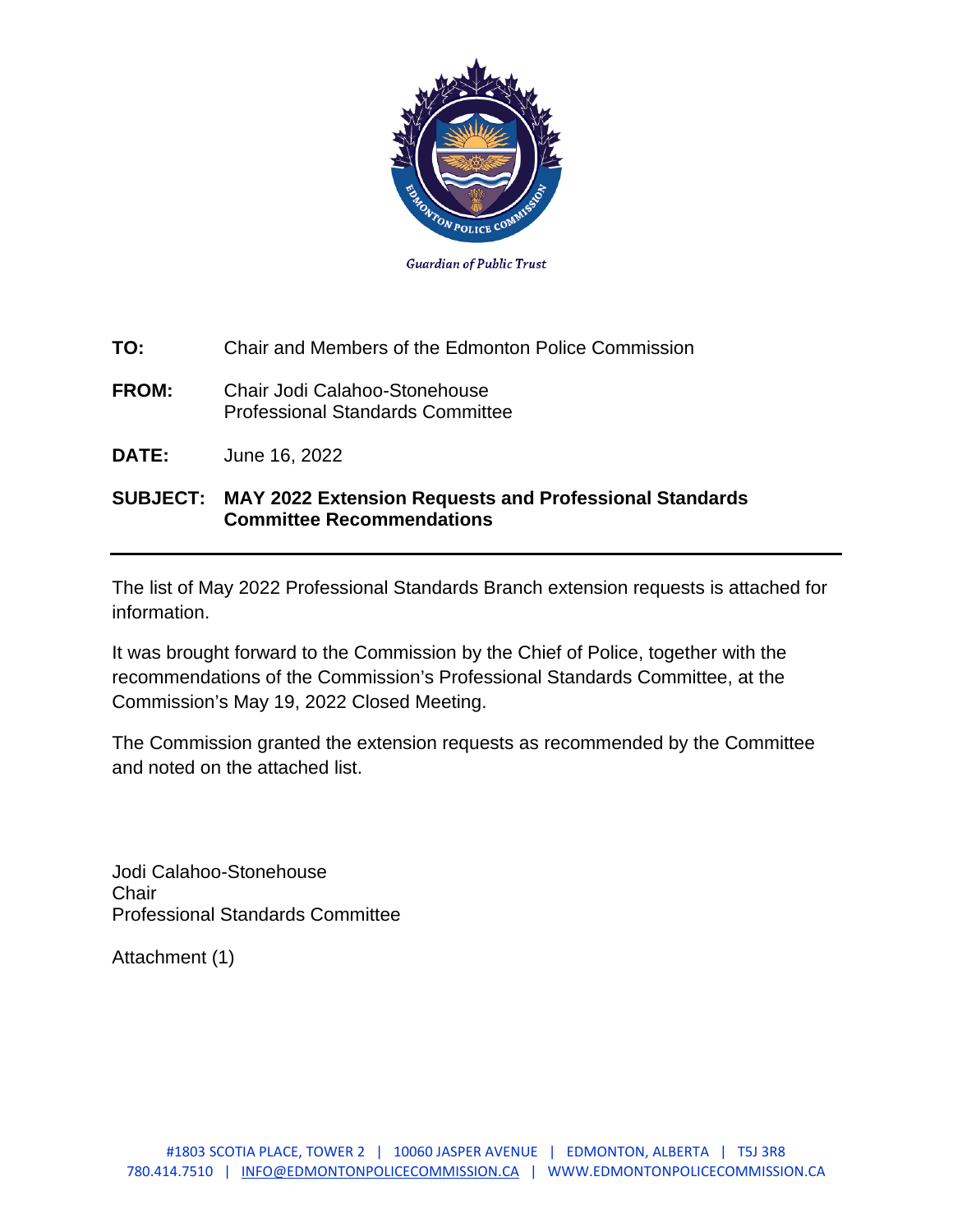## **May 2022 Extension Requests and PSC Recommendations**

| #  | <b>PSB No</b> | <b>Ext</b><br># | <b>Stage</b>     | <b>Time Requested</b>                     | <b>PSC Recommended</b><br><b>Time</b> |
|----|---------------|-----------------|------------------|-------------------------------------------|---------------------------------------|
| 1  | PSB2018-0497  | 8               | 1. Investigative | six (6) month extension to Nov 30, 2022   |                                       |
| 2  | PSB2018-1210  | 3               | 1. Investigative | six (6) month extension to Nov 30, 2022   |                                       |
| 3  | PSB2019-0530  | 6               | 1. Investigative | six (6) month extension to Nov 30, 2022   |                                       |
| 4  | PSB2020-0452  | 4               | 1. Investigative | six (6) month extension to Nov 30, 2022   |                                       |
| 5  | PSB2020-0465  | 4               | 1. Investigative | six (6) month extension to Nov 30, 2022   |                                       |
| 6  | PSB2020-0549  | 3               | 1. Investigative | six (6) month extension to Nov 30, 2022   |                                       |
| 7  | PSB2020-1242  | 3               | 1. Investigative | four (4) month extension to Sept 30, 2022 |                                       |
| 8  | PSB2021-0066  | $\mathbf{1}$    | 1. Investigative | six (6) month extension to Nov 30, 2022   |                                       |
| 9  | PSB2021-0113  | $\overline{2}$  | 1. Investigative | six (6) month extension to Nov 30, 2022   |                                       |
| 10 | PSB2021-0395  | 3               | 1. Investigative | six (6) month extension to Nov 30, 2022   |                                       |
| 11 | PSB2021-0476  | 2               | 1. Investigative | six (6) month extension to Nov 30, 2022   |                                       |
| 12 | PSB2021-0509  | 1               | 1. Investigative | six (6) month extension to Nov 30, 2022   |                                       |
| 13 | PSB2021-0586  | $\overline{2}$  | 1. Investigative | six (6) month extension to Nov 30, 2022   |                                       |
| 14 | PSB2021-0595  | $\overline{2}$  | 1. Investigative | six (6) month extension to Nov 30, 2022   |                                       |
| 15 | PSB2021-0605  | 2               | 1. Investigative | six (6) month extension to Nov 30, 2022   |                                       |
| 16 | PSB2021-0612  | $\overline{2}$  | 1. Investigative | six (6) month extension to Nov 30, 2022   |                                       |
| 17 | PSB2021-0614  | $\overline{2}$  | 1. Investigative | six (6) month extension to Nov 30, 2022   |                                       |
| 18 | PSB2021-0618  | $\overline{2}$  | 1. Investigative | six (6) month extension to Nov 30, 2022   |                                       |
| 19 | PSB2021-0664  | $\overline{2}$  | 1. Investigative | six (6) month extension to Nov 30, 2022   |                                       |
| 20 | PSB2021-0682  | 2               | 1. Investigative | six (6) month extension to Nov 30, 2022   |                                       |
| 21 | PSB2021-0686  | $\overline{2}$  | 1. Investigative | six (6) month extension to Nov 30, 2022   |                                       |
| 22 | PSB2021-0822  | 2               | 1. Investigative | six (6) month extension to Nov 30, 2022   |                                       |
| 23 | PSB2021-0823  | $\overline{2}$  | 1. Investigative | six (6) month extension to Nov 30, 2022   |                                       |
| 24 | PSB2021-0824  | $\overline{2}$  | 1. Investigative | six (6) month extension to Nov 30, 2022   |                                       |
| 25 | PSB2021-1036  | 1               | 1. Investigative | six (6) month extension to Nov 30, 2022   |                                       |
| 26 | PSB2021-1040  | $\mathbf{1}$    | 1. Investigative | six (6) month extension to Nov 30, 2022   |                                       |
| 27 | PSB2021-1080  | 1               | 1. Investigative | six (6) month extension to Nov 30, 2022   |                                       |
| 28 | PSB2021-1104  | $\mathbf{1}$    | 1. Investigative | six (6) month extension to Nov 30, 2022   |                                       |
| 29 | PSB2021-1134  | $\mathbf{1}$    | 1. Investigative | six (6) month extension to Nov 30, 2022   |                                       |
| 30 | PSB2021-1154  | $\mathbf{1}$    | 1. Investigative | six (6) month extension to Nov 30, 2022   |                                       |
| 31 | PSB2021-1186  | $\mathbf{1}$    | 1. Investigative | six (6) month extension to Nov 30, 2022   |                                       |
| 32 | PSB2021-1247  | $\mathbf{1}$    | 1. Investigative | six (6) month extension to Nov 30, 2022   |                                       |
| 33 | PSB2021-1278  | $\mathbf{1}$    | 1. Investigative | six (6) month extension to Nov 30, 2022   |                                       |
| 34 | PSB2021-1282  | $\mathbf{1}$    | 1. Investigative | six (6) month extension to Nov 30, 2022   |                                       |
| 35 | PSB2021-1286  | $\mathbf{1}$    | 1. Investigative | six (6) month extension to Nov 30, 2022   |                                       |
| 36 | PSB2021-1288  | $\mathbf{1}$    | 1. Investigative | six (6) month extension to Nov 30, 2022   |                                       |
| 37 | PSB2021-1294  | 1               | 1. Investigative | six (6) month extension to Nov 30, 2022   |                                       |
| 38 | PSB2021-1309  | $\mathbf{1}$    | 1. Investigative | six (6) month extension to Nov 30, 2022   |                                       |
| 39 | PSB2021-1342  | $\mathbf{1}$    | 1. Investigative | six (6) month extension to Nov 30, 2022   |                                       |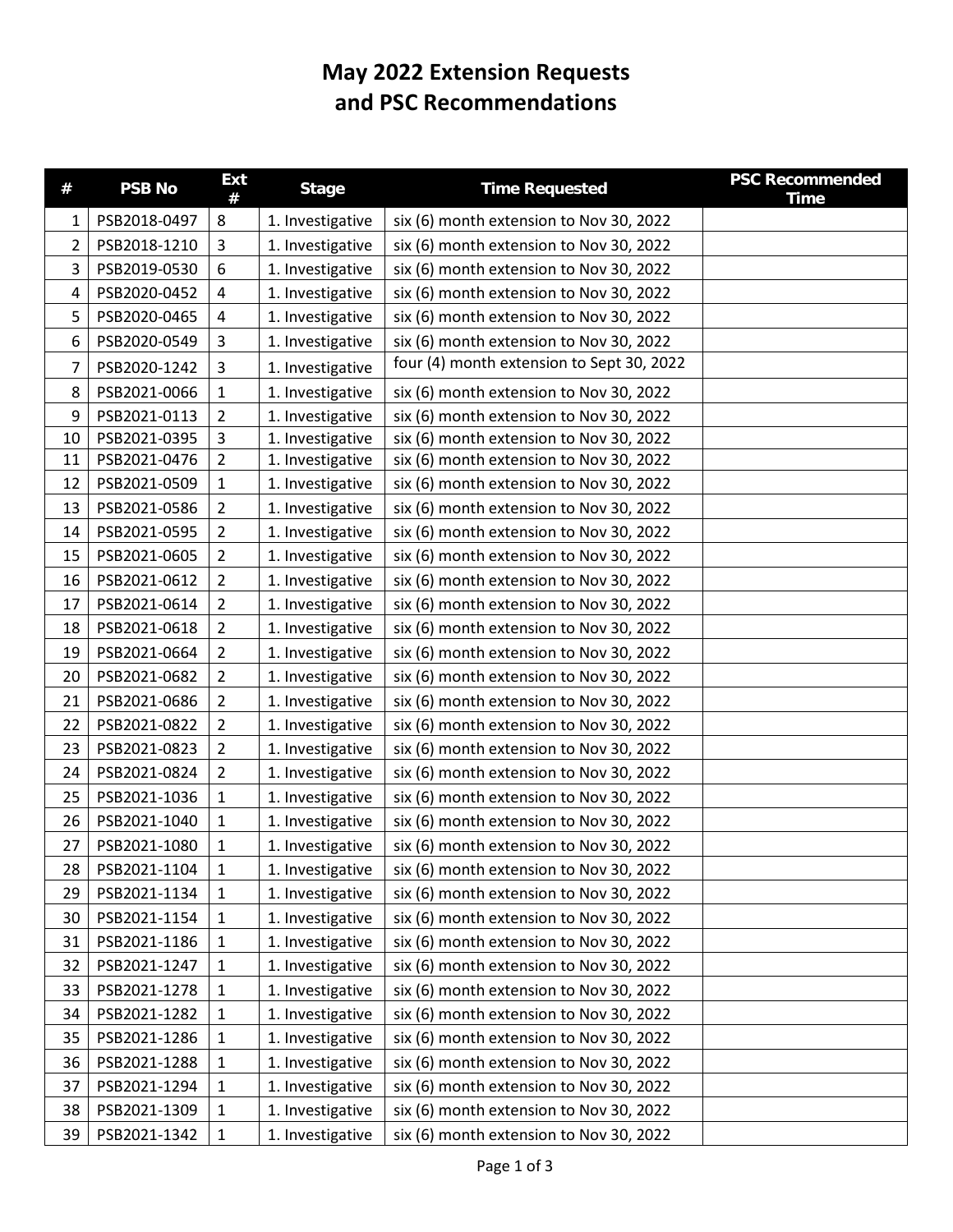## **May 2022 Extension Requests and PSC Recommendations**

| $^{\#}$ | <b>PSB No</b> | <b>Ext</b><br># | <b>Stage</b>     | <b>Time Requested</b>                     | <b>PSC Recommended</b><br><b>Time</b> |
|---------|---------------|-----------------|------------------|-------------------------------------------|---------------------------------------|
| 40      | PSB2021-1353  | $\mathbf{1}$    | 1. Investigative | six (6) month extension to Nov 30, 2022   |                                       |
| 41      | PSB2021-1359  | $\mathbf{1}$    | 1. Investigative | six (6) month extension to Nov 30, 2022   |                                       |
| 42      | PSB2021-1377  | $\mathbf{1}$    | 1. Investigative | four (4) month extension to Sept 30, 2022 | Six (6) Months                        |
| 43      | PSB2021-1382  | $\mathbf{1}$    | 1. Investigative | six (6) month extension to Nov 30, 2022   |                                       |
| 44      | PSB2021-1387  | $\mathbf{1}$    | 1. Investigative | six (6) month extension to Nov 30, 2022   |                                       |
| 45      | PSB2021-1399  | $\mathbf{1}$    | 1. Investigative | six (6) month extension to Nov 30, 2022   | <b>Extension not Required</b>         |
| 46      | PSB2021-1421  | $\mathbf{1}$    | 1. Investigative | six (6) month extension to Nov 30, 2022   |                                       |
| 47      | PSB2022-0029  | $\mathbf{1}$    | 1. Investigative | six (6) month extension to Nov 30, 2022   |                                       |
| 48      | PSB2022-0034  | $\mathbf{1}$    | 1. Investigative | six (6) month extension to Nov 30, 2022   |                                       |
| 49      | PSB2022-0037  | $\mathbf{1}$    | 1. Investigative | six (6) month extension to Nov 30, 2022   |                                       |
| 50      | PSB2022-0038  | 1               | 1. Investigative | six (6) month extension to Nov 30, 2022   |                                       |
| 51      | PSB2022-0067  | $\mathbf{1}$    | 1. Investigative | six (6) month extension to Nov 30, 2022   |                                       |
| 52      | PSB2018-0514  | 8               | 2. EXR           | four (4) month extension to Sept 30, 2022 |                                       |
| 53      | PSB2018-1116  | 7               | 2. EXR           | four (4) month extension to Sept 30, 2022 |                                       |
| 54      | PSB2019-0514  | 6               | 2. EXR           | four (4) month extension to Sept 30, 2022 |                                       |
| 55      | PSB2019-0783  | $6\overline{6}$ | 2. EXR           | four (4) month extension to Sept 30, 2022 | <b>Extension not Required</b>         |
| 56      | PSB2019-0799  | $\overline{4}$  | 2. EXR           | four (4) month extension to Sept 30, 2022 | <b>Extension not Required</b>         |
| 57      | PSB2020-0086  | 5               | 2. EXR           | four (4) month extension to Sept 30, 2022 | <b>Extension not Required</b>         |
| 58      | PSB2020-0186  | 3               | 2. EXR           | two (2) month extension to July 31, 2022  |                                       |
| 59      | PSB2020-0332  | 5               | 2. EXR           | two (2) month extension to July 31, 2022  |                                       |
| 60      | PSB2020-0453  | 4               | 2. EXR           | six (6) month extension to Nov 30, 2022   |                                       |
| 61      | PSB2020-0606  | $\overline{4}$  | 2. EXR           | two (2) month extension to July 31, 2022  | <b>Extension not Required</b>         |
| 62      | PSB2020-0678  | $\overline{4}$  | 2. EXR           | six (6) month extension to Nov 30, 2022   | <b>Extension not Required</b>         |
| 63      | PSB2020-0787  | 4               | 2. EXR           | six (6) month extension to Nov 30, 2022   |                                       |
| 64      | PSB2020-0890  | $\overline{2}$  | 2. EXR           | four (4) month extension to Sept 30, 2022 | <b>Extension not Required</b>         |
| 65      | PSB2020-1039  | 4               | 2. EXR           | four (4) month extension to Sept 30, 2022 |                                       |
| 66      | PSB2020-1077  | 3               | 2. EXR           | four (4) month extension to Sept 30, 2022 |                                       |
| 67      | PSB2020-1144  | 4               | 2. EXR           | four (4) month extension to Sept 30, 2022 |                                       |
| 68      | PSB2020-1192  | 3               | 2. EXR           | two (2) month extension to July 31, 2022  | <b>Extension not Required</b>         |
| 69      | PSB2020-1205  | $\mathsf{3}$    | 2. EXR           | four (4) month extension to Sept 30, 2022 |                                       |
| 70      | PSB2020-1219  | 3               | 2. EXR           | six (6) month extension to Nov 30, 2022   |                                       |
| 71      | PSB2020-1224  | $\overline{3}$  | 2. EXR           | four (4) month extension to Sept 30, 2022 | <b>Extension not Required</b>         |
| 72      | PSB2020-1238  | $\mathbf{1}$    | 2. EXR           | six (6) month extension to Nov 30, 2022   |                                       |
| 73      | PSB2020-1259  | 3               | 2. EXR           | four (4) month extension to Sept 30, 2022 |                                       |
| 74      | PSB2021-0099  | 3               | 2. EXR           | four (4) month extension to Sept 30, 2022 |                                       |
| 75      | PSB2021-0139  | 3               | 2. EXR           | six (6) month extension to Nov 30, 2022   |                                       |
| 76      | PSB2021-0158  | 3               | 2. EXR           | four (4) month extension to Sept 30, 2022 |                                       |
| 77      | PSB2021-0611  | $\overline{2}$  | 2. EXR           | four (4) month extension to Sept 30, 2022 |                                       |
| 78      | PSB2021-0619  | $\overline{2}$  | 2. EXR           | four (4) month extension to Sept 30, 2022 |                                       |
| 79      | PSB2021-0654  | $\overline{2}$  | 2. EXR           | four (4) month extension to Sept 30, 2022 |                                       |